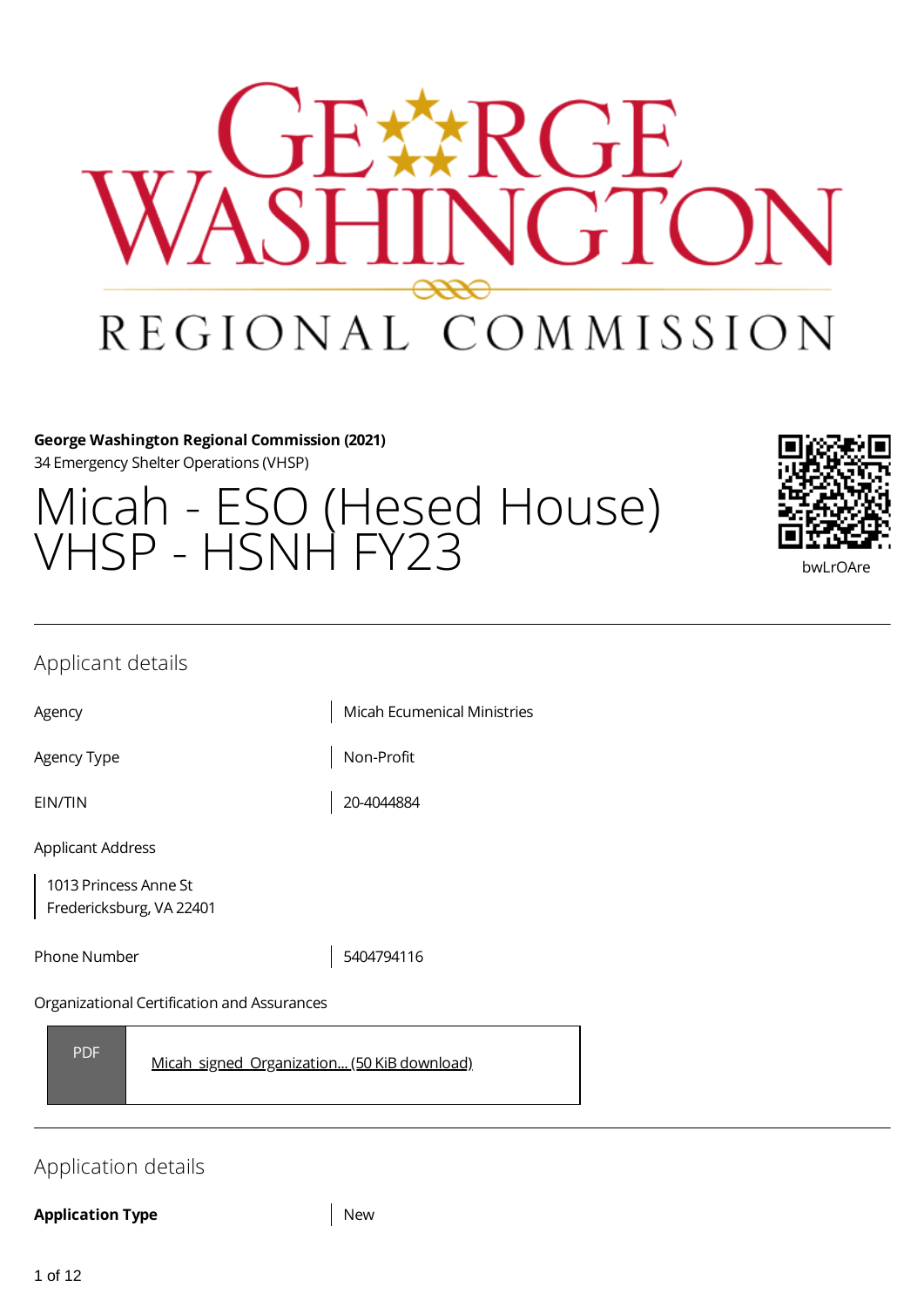| Project Contact Name         | Meghann Cotter                  |
|------------------------------|---------------------------------|
| Project Contact Title        | <b>Executive Servant-Leader</b> |
| <b>Project Contact Phone</b> | +15404794116                    |
| <b>Project Contact Email</b> | meghann@dolovewalk.net          |

#### **Household Type**

Indicate the percentage (%) breakdown of household types targeted by this project.

|                |                                | New | Renewal        | Expansion |
|----------------|--------------------------------|-----|----------------|-----------|
|                | Households without<br>Children | 100 | $\overline{0}$ | 0         |
| $\overline{2}$ | Households with<br>Children    | 0   | $\mathbf 0$    | 0         |
| 3              | Total                          | 100 | 0              | 0         |

#### **DV Participants**

What percentage of households will be served through the Victim Service Coordinated Entry Process (including coordinated assessment for shelter/prevention and prioritization for rapid re-housing)?

|                                                                                    | New | Renewal | Expansion |
|------------------------------------------------------------------------------------|-----|---------|-----------|
| Households Served<br>through Victim<br>Service Coordinated<br><b>Entry Process</b> | 0   |         |           |

#### **Review Date**

2022-03-08

 $\vert \downarrow$ 

The applicant organization's governing board discussed/ will discuss this application for funding at a meeting held on \_**\_\_\_\_** (date).

#### **Acknowledgement**

The submitting applicant organization will act as the responsible fiscal agent for any funds received and will comply with applicable tax laws, regulations,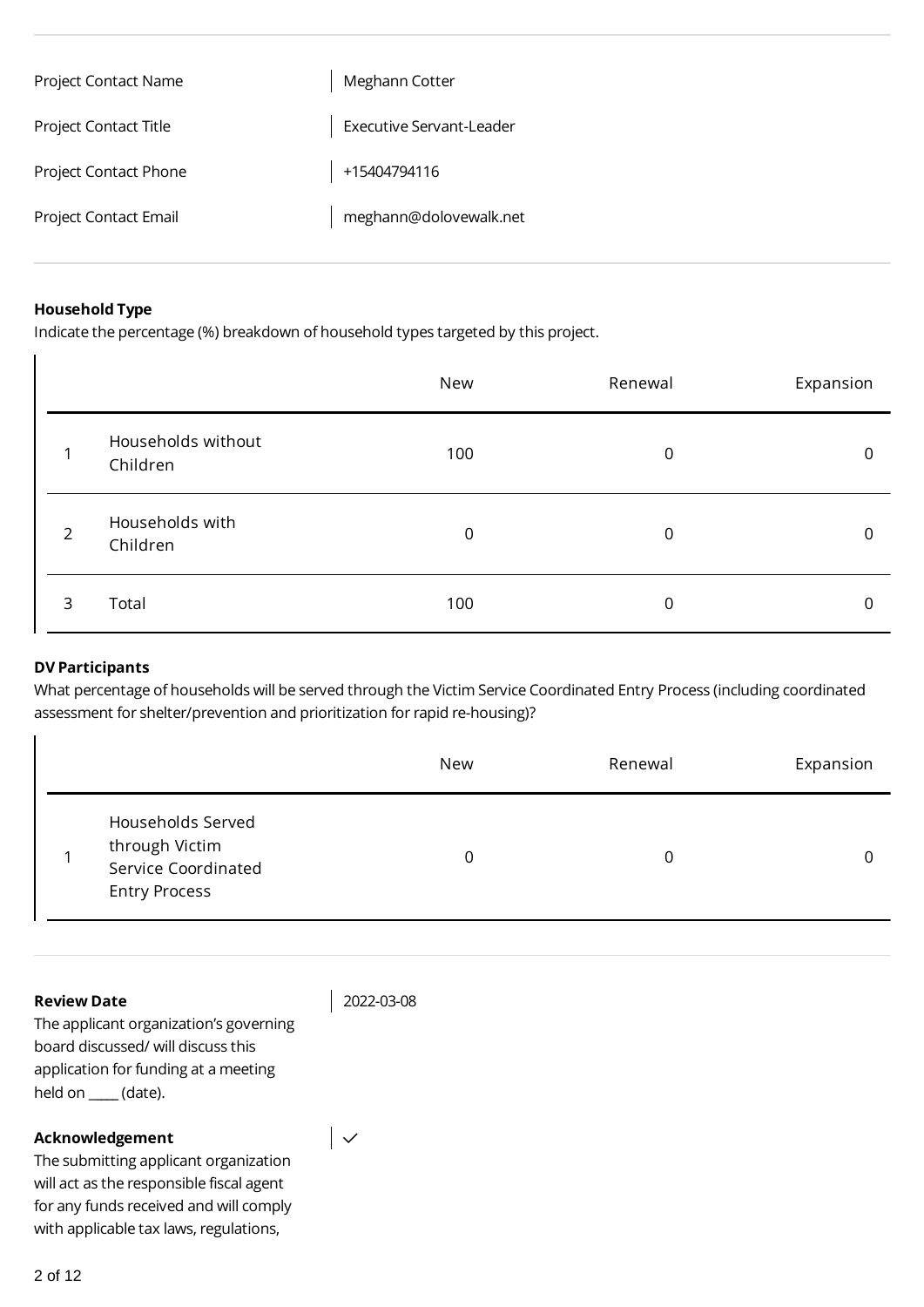and CoC policies. By submitting this application, we agree that we have read and approve of the content of this application.

#### **Emergency Shelter Operations Budget**

|                |                             | New            | Renewal          | Expansion           |
|----------------|-----------------------------|----------------|------------------|---------------------|
| $\mathbf{1}$   | Case Management             | $\mathbf 0$    | $\mathsf 0$      | $\mathsf{O}\xspace$ |
| $\overline{2}$ | Limited Support<br>Serivces | $\,0\,$        | $\mathbf 0$      | $\mathsf{O}\xspace$ |
| $\overline{3}$ | Maintenance                 | $\,0\,$        | $\mathbf 0$      | $\mathsf{O}\xspace$ |
| 4              | Rent                        | US\$164,250.00 | $\boldsymbol{0}$ | $\boldsymbol{0}$    |
| 5              | Security                    | $\,0\,$        | $\mathbf 0$      | $\mathsf{O}\xspace$ |
| $\,$ 6 $\,$    | Supplies                    | $\mathbf 0$    | $\mathsf 0$      | $\mathsf{O}\xspace$ |
| $\overline{7}$ | Utilities                   | $\mathbf 0$    | $\mathsf 0$      | $\mathsf{O}\xspace$ |
| $\,8\,$        | Total                       | US\$164,250.00 | $\mathbf 0$      | $\boldsymbol{0}$    |

#### **HMIS Budget**

 $\overline{1}$ 

|               |                       | New Amount | Renewal Amount | <b>Expansion Amount</b> |
|---------------|-----------------------|------------|----------------|-------------------------|
| 1             | <b>Computer Costs</b> | 0          | 0              |                         |
| $\mathcal{P}$ | Fees and Licenses     | 0          | 0              |                         |
| 3             | <b>HMIS Staffing</b>  | 0          | 0              |                         |
| 4             | Training              | 0          | 0              |                         |
| 5             | Total                 | 0          | 0              |                         |

#### **Administration Budget**

New Amount Renewal Amount Expansion Amount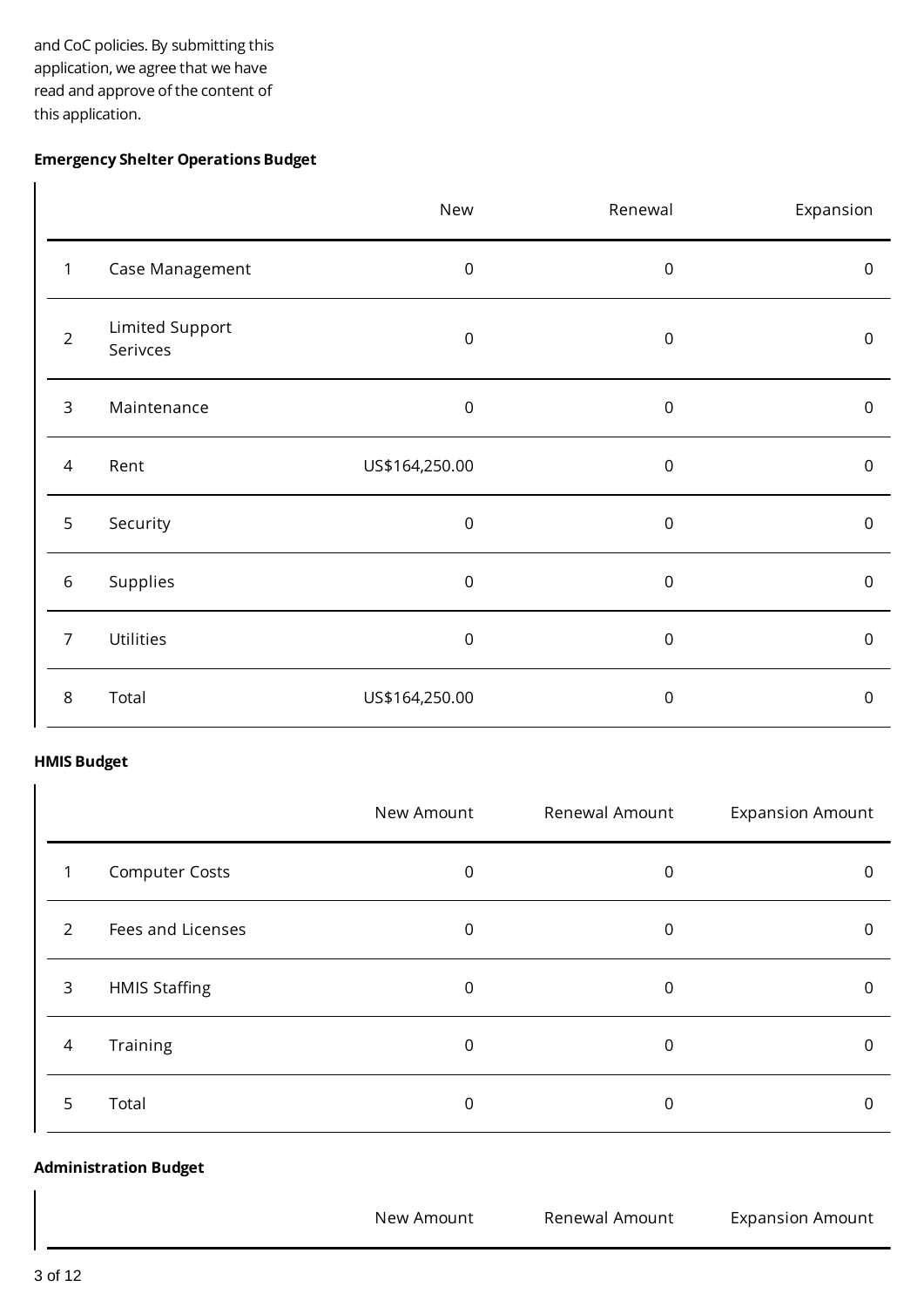#### **Budget Narrative**

Provide details for each line item requested.

The rent line item covers the cost of renting roughly 10 hotel rooms year-round in order to provide emergency noncongregate shelter to participants. (Rooms with our preferred hotel provider come at a cost of \$45/night or \$315 per week to our participants.)

The remaining request is for administration.

#### **Match**

| <b>XLSX</b> | VHSPProposedMatchForm Hes (29 KiB download) |
|-------------|---------------------------------------------|
|             |                                             |

**Other Funding Sources** Detail the other funding sources the agency has access to for this project.

While this is proposed as a new project to be funded by VHSP, it is not a new program. For roughly two years, Micah Ministries has been operating iterations of this project, funded by state and federal pandemic relief funds (primarily CHERP). As we anticipate the emergency funding coming to a close, we are seeking various funding sources to continue to offer this project in a smaller capacity. We are currently awaiting funding decisions regarding this project from our local government. We are hopeful that a minimum of \$225,000 from local government sources will help us sustain some level of hotel shelter, with the expectation that those resources will cover full-time dedicated case management staffing as well as an additional 8- 10 hotel rooms and a congregate cold weather shelter.

#### **Project Scope.**

Provide a description that addresses the entire scope of the proposed project.

This project, which we have called Hesed House, is a hotel-shelter operation that emerged during CoVid-19. It provides socially distanced hotel rooms as shelter accommodations for those who would otherwise be outside, with the primary goal of providing safe shelter and stabilization support for participants as they prepare for permanent housing. We have been operating this non-congregate hotel-shelter at large scale with emergency funding from federal and state sources due to the pandemic, and are preparing to incorporate lessons learned from the last two years to operate this project at a smaller scale without CHERP or other emergency pandemic funding.

This project is intended to operate a year-round non-congregate hotel-shelter with a target of 10 rooms offered, split between two primary hotel sites, one within walking distance of the Hospitality Center, and one outside of town but still on the bus line. This particular hotel is chosen for long-term use due to a good working relationship developed with hotel staff over the course of the last two years, utilizing this hotel as our primary site for non-congregate shelter.

This project will target individuals who have been through the community's Coordinated Assessment system, determined ineligible for the emergency congregate shelter in our area, but identified through outreach as literally on the street, unable to self-resolve or particularly vulnerable, and assigned for housing placement. This particular group of people will not be the only population eligible for Hesed House, but it will be the primary population that Hesed House seeks to serve.

Each participant will receive an initial length of stay based upon projected amount of time required to find housing. Upon entrance into Hesed House, case management staff will assess the participant in eight areas: basic needs, community resources, physical health, mental health, barriers to housing stabilization, income, education, and social support. Based on information gathered from this strength-based, trauma-informed tool, case management staff will work with participants in Hesed House to address and improve the top areas that need to be supported in order to be successful in housing.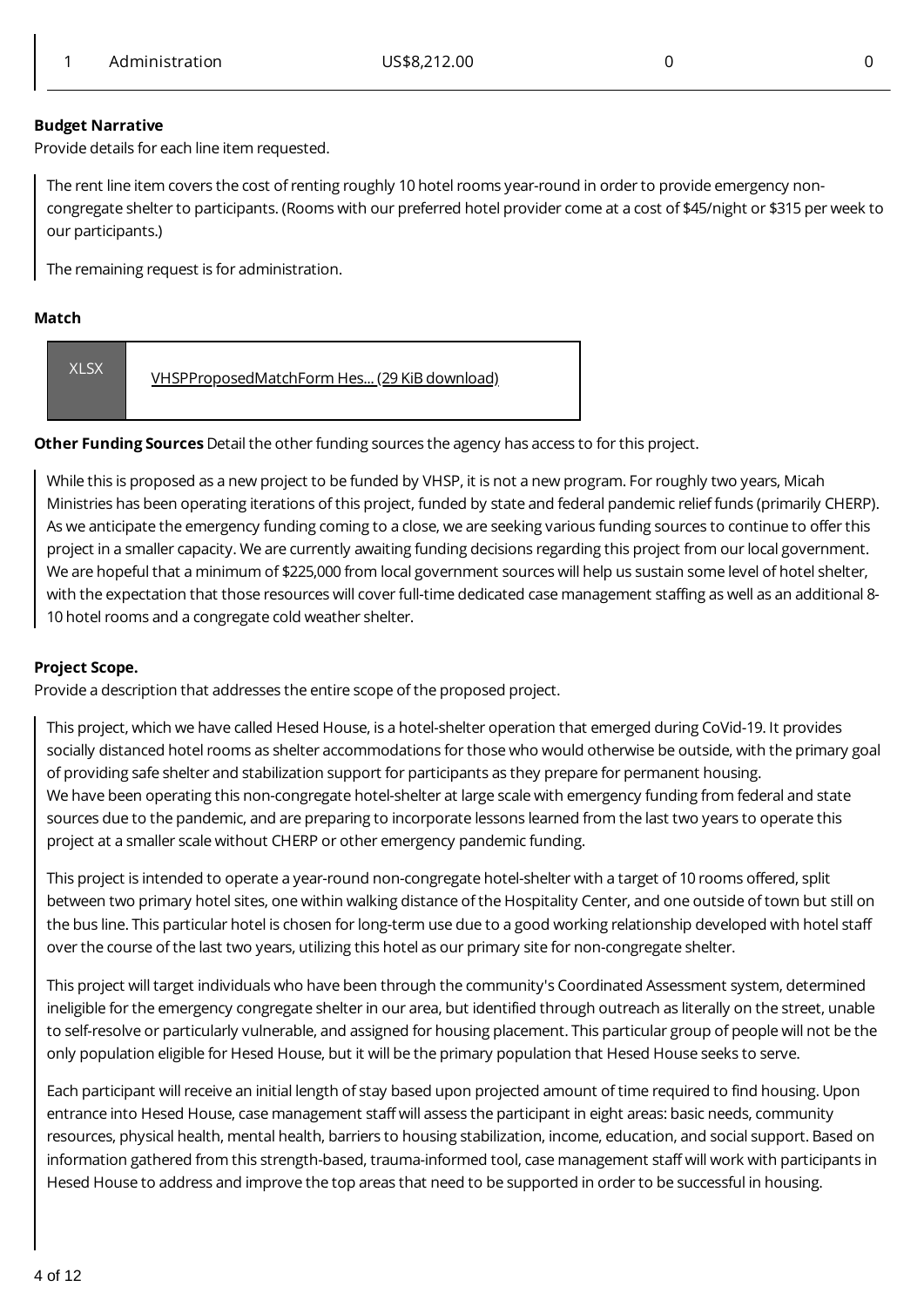This increased stabilization time in hotel-shelter with case management support, rather than living in places not meant for human habitation and staying in "survival mode," will increase positive outcomes for these participants as they move into housing.

Other funding sources will cover full-time case management staff and an additional 8-10 rooms, making this project an up to 20 room year-round non-congregate shelter with dedicated case management.

#### **Community Need.**

If renewal funding is being requested, explain how the project continues to meet a community need and/or fill a system gap. If new/expansion funding is being requested, explain how the additional funds will increase system capacity and justify the community need for additional capacity. Be sure to use data to support the demonstrated need and detail the methodology for determining gaps within the system.

The true need for this project comes in an acknowledgement that a congregate shelter setting is often not a reasonable option for chronically homeless participants, or any participants with significant special needs. Those individuals are not successful in congregate shelter settings, due to disability, serious mental illness, trauma associated with a history of staying in congregate spaces, etc. At the same time that congregate shelter is not a reasonable option for some participants, these participants often rank high in vulnerability and thus priority for housing.

Providing temporary non-congregate spaces for these individuals to stabilize, once they have been prioritized for housing, creates better outcomes when housing units are identified for move-in.

Before COVID funding allowed the widespread use of hotel rooms, our housing staff found themselves working to house those who were living in places not meant for human habitation. It became very difficult for a re-housing process to be rapid when housing staff was not always able to find the individual who is literally without shelter. Living without shelter put them at increased risk of returning to jail or ending up in the hospital.

Dedicated non-congregate shelter beds for those who are highest priority for housing will help reduce the utilization of Micah's cold weather shelter during the winter season, decrease the number of people sleeping on the street, and offer housing staff a more captive audience when they are trying to move people quickly into permanent housing.

The use of non-congregate shelter around the country has now opened eyes to the value of this model as a best practice for sheltering high-barrier and vulnerable people in many communities. Thanks to emergency funding made available during the pandemic, our community has seen the benefits as well. In the two years emergency funding has been available, 615 people have accessed non-congregate shelter. 380 were supported during the cold weather shelter months. Of the remaining 235 who participated in a program with targeted case management, 89 exited to a permanent housing situation. Excluding the 6 who died, 14 who went to long-term care facility or treatment, and 31 who have not exited yet, that's a 48% rate of positive exit. Of note, an additional 19 resumed paying for their own hotel and 15 transitioned to an emergency shelter.

Funding for this Hesed House project would seek to continue to achieve outcomes such as these and more.

If this project is not funded, when pandemic resources are depleted, there will be no shelter option for some of the literally homeless community. Once they no longer have the benefits provided by stable shelter, stabilizing these individuals in permanent housing becomes a much more difficult and longer process. Street homelessness will again become an unavoidable reality for some members of our community, given the reality of the time it takes to locate and access appropriate affordable housing.

#### **Eligibility.**

Certify that the project will adhere to the FRCoC Coordinated Entry Policies & Procedures, including the following requirements of the document:

- $\checkmark$  Follow the Housing First model
- $\checkmark$  Participate in the FRCoC Coordinated Entry Process and/or the Victim Service Coordinated Entry Process (including coordinated assessment for shelter/prevention and prioritization for rapid re-housing)
- $\vee$  Adhere to established project standards
- $\vee$  Collect data through HMIS or a comparable database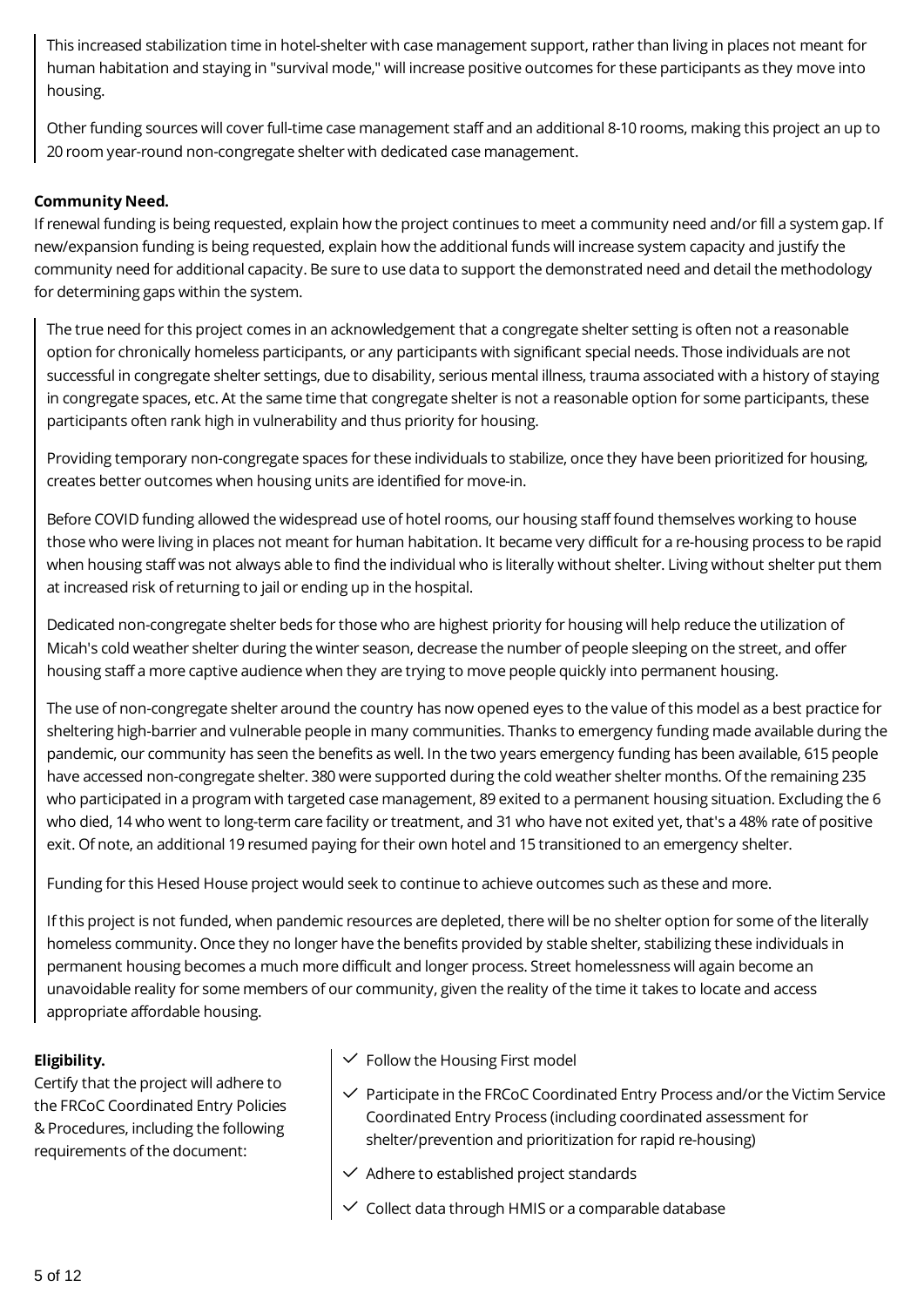**Prioritization Process.** Describe how the project receives referrals, determines eligibility, and prioritizes clients. How were these prioritization criteria developed?

All those entering the housing program are screened by the community's coordinated assessment. This may happen at the time of their first encounter with Micah, but at a minimum prior to their enrollment in street case management. Once in street case management, they are evaluated for vulnerability, chronic homelessness, and other programs for which they may qualify.

Cases are not assigned to the housing program until they have gone through community prioritization, which involves all other partners in the local system. It is determined at those meetings which agency is best suited to work with the individual and what supports will be needed. The prioritization process is based upon a number of factors, including VI-SPDAT score, presence of disabilities, length of time spent homeless, and number of episodes of homelessness.

These prioritization criteria, developed by our CoC system to limit duplication and ensure that the needs of the most vulnerable are being served most quickly, helps us to target resources at those most in need.

Those who are deemed ineligible or inappropriate for congregate shelter options are prioritized for enrollment into Hesed House. This ineligibility is determined by the community's local emergency congregate shelter itself, (which no longer receives any funding through HUD or DHCD) often due to criminal history, prior experiences with the shelter, behavioral issues while in the congregate setting, etc. It can also be determined by the severity of mental health diagnoses that make congregate spaces an inappropriate setting for long-term success. These prioritization decisions for Hesed House are incorporated as part of the community's larger prioritization process.

#### **Leveraging Partnerships.**

Describe how the project leverages mainstream resources to support client's immediate housing crisis. Provide project and community level examples.

All of Micah's programs are heavily-rooted in a wrap-around support system, which depends on co-locating key community services in the spaces most convenient and comfortable to those who end up in street homeless situations. This means offering space for community services to be provided directly from the Hospitality Center, encouraging home visits of any resource that is willing, and encouraging direct connection within our shelters.

The pandemic has obviously presented extraordinary challenges to all agencies in continuing to provide support. Micah Ministries has gone to great lengths to ensure that in-person support services have continued wherever possible. Examples of how these mainstream resources continue to be incorporated into our daily operations include (but are not limited to):

- RACSB's mental health outreach worker PATH), who works full-time from the Hospitality Center. PATH funds also provide partial funding for the Micah staff person who completes disability applications using the SOAR method.
- Goodwill Industries partnership, which operates an on-site job help center, providing computers for job search and resume building services.
- DMV brings a mobile van every other month to support people needing identification and/or vehicle registration services.
- Germanna Community College's nursing students visit the Hospitality Center weekly, when school is in session, along with a doctor or Registered Nurse, to conduct wellness screenings. -As the pandemic subsides, we also look forward to welcoming back other community partners, such as Dept. of Social Services, the Veteran's Administration, and probation, which had a presence at Micah before Covid-19 hit.

In addition, we have advocated for and look forward to the return of other resources, such as Social Services, the veteran's administration, and probation/parole who visited the Hospitality Center regularly before the pandemic. We are also working through a grant from DHCD to network and expand how health partnerships are more accessible and supportive of the unique context of our street homeless.

The Hospitality Center serves as the central hub for these and other mainstream resources, as well as the central hub for basic needs services like showers, bagged lunches, and mail pickup. Co-locating resources within the Hospitality Center, where our unsheltered neighbors are accustomed to finding services, helps to meet the various needs of participants as we seek to help them stabilize and find support to resolve the immediate housing crises.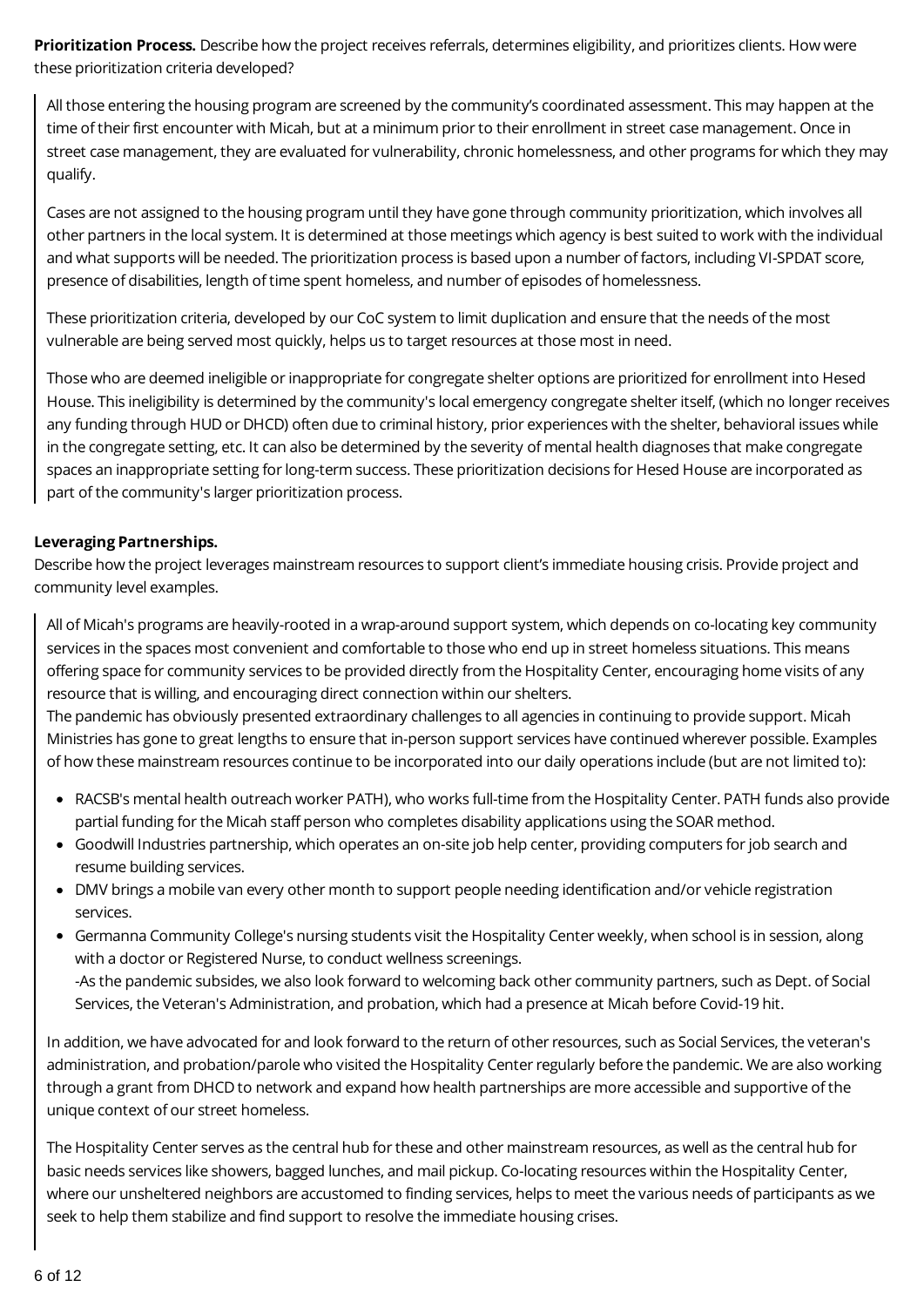All the services of the Micah Hospitality Center will be easily accessible to those enrolled in Hesed House, as well as dedicated case management support (funded by other sources) to help ensure these services remain accessible to those in hotelshelter.

**Service Availability.** Are services available to the entire community? Include how the project ensures services for: 1. Households located in all areas of the CoC service area; 2. Singles/families, men/women, and the following harder to serve populations: sex offenders, large families, medically fragile, LGBTQ+, unaccompanied youth; 3. Households with accessibility concerns including language and mobility; 4. Households with limited or no personal phone or internet access.

As an organization accustomed to serving a high-barrier population, and committed to a Housing First approach, Micah seeks to provide services to the entire community. In fact, the more barriers a person faces, the more likely Micah's programs are to take them on. Vulnerability and time homeless, for example, is actually a pre-qualifier for who is identified for street case management.

This project in particular is designed to serve the particularly vulnerable who have become ineligible for accessing congregate shelter settings.

The Hospitality Center serves as a central location for those without access to phone or internet, providing a space for internet access and making necessary phone calls. For those participants who enter the Hospitality Center without access to a phone, this often means Micah staff assists the participant in making the initial phone call to the Coordinated Assessment line, and often provides space and time to wait for a return phone call, to ensure that Coordinated Assessment completes the screening to allow for enrollment.

Harder-to-serve populations, especially those with sex offenses in their history or who are medically fragile, are prioritized for case management services over less vulnerable or lower-barrier individuals, as their barriers require the additional case management support that fewer organizations are able to provide. This project will particularly seek to serve those with sex offenses in their criminal histories, as the nature of these offenses make them automatically ineligible for the local congregate shelter.

#### **Housing First.**

Describe in detail how your organization implements a Housing First approach. Include specific examples such as organizational or programmatic policies, procedures, guidelines, etc.

Policies and procedures for all of our programs begin with the goal of transitioning people to permanent housing, regardless of their barriers, presumed sustainability or background, making Micah an organization that is built around Housing First principles, without precondition.

Upon assignment in the community prioritization process, Micah's housing team makes a referral to the Housing Locator who starts identifying units. While the locator works on finding housing, a member of case management staff begins housingfocused case management that continues after move in. This process starts with an assessment in eight areas—basic needs, community resources, physical health, mental health, barriers to housing stabilization, income, education and social support.

Based on information gathered from this strength-based, trauma informed tool, navigators work with clients to identify the top areas that need to be addressed to support successful transition into housing. Housing-focused goals generally include obtaining identification, identifying a path toward income (i.e. employment/disability), setting up public benefits and addressing identified medical or mental health needs, as prioritized by the client and often most relevant to making a case for disability. The process moves forward regardless of how high the barriers. In other words, the barriers assessment is intended as a tool to determine how to overcome and/or navigate the barriers presented, not as a tool to screen out any participant for a perceived lack of housing readiness.

#### **Requirements for Assistance.**

Does either the organization as a whole or this project have any rules or requirements for assistance that could act as a barrier to services (i.e. birth certificate or photo ID, residency requirement, service participation requirement, etc.)? Please list each requirement, describe the purpose of the requirement(s), and describe the efforts the organization makes to assist households in need of services that do not or cannot meet the requirement(s).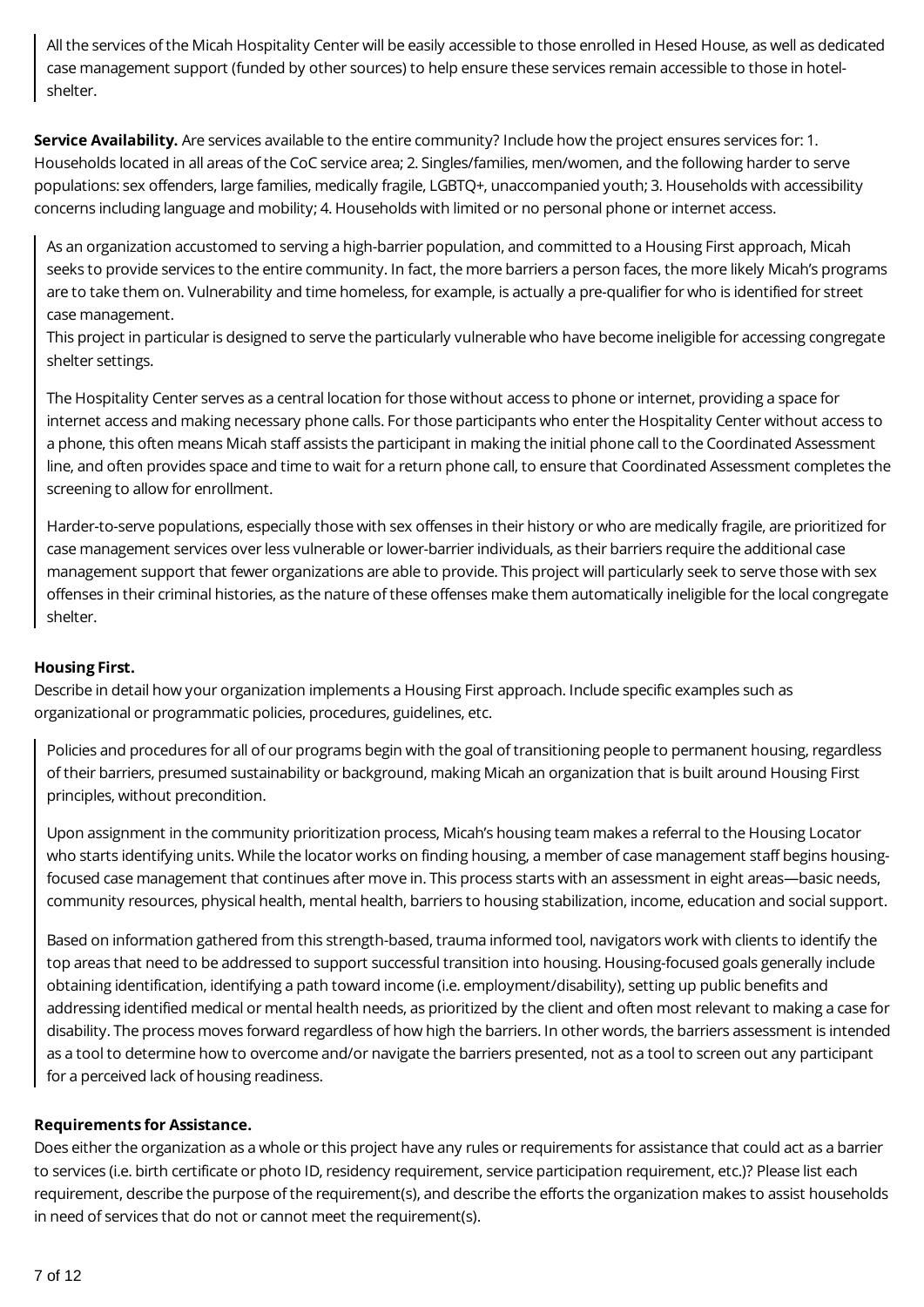All of Micah's programs have been historically low-barrier.

This is especially true for Micah's street outreach and street case management project, which will serve as the initial source from which participants will be prioritized for Hesed House. For example, the project does not breathalyze, drug test or have other limitations that prevent people from entering. The project prefers higher barriers and more vulnerabilities.

A significant portion of new participants in the street case management project enter without photo ID or other identification documents. Rather than this lack of documentation serving as a barrier to entry, participants are enrolled in the project and are then given assistance and support by case management staff in navigating the barriers so that they can obtain necessary identification documentation in order to secure housing.

Although the project is not targeted to families, it is prepared to address the Equal Access and Prohibited Inquiries Rule when it comes to transgender individuals who may require gender specific arrangements. This could include allowing the person to consider a housing match with a person of their preferred gender. Unless the information is offered by the program participant, sexual orientation is not a question that is asked as part of the eligibility process for any of Micah's programs. If families do present as unsheltered, Micah works to provide stop gap assistance and connect the household as soon as possible with other resources targeted toward families in our community.

This project in particular is built around assisting participants who have barriers to congregate shelter access a more appropriate non-congregate setting instead, in order to benefit from the stability that shelter provides. When congregate shelter spaces set requirements that bar participants from access, this project is intended to fill that gap and provide access to appropriate non-congregate shelter instead.

#### **Length of Assistance.**

How is the length of financial and/or supportive service provision for households in the project determined? How was this process determined?

Due to the nature of this project, the primary determination for continued enrollment is the availability and accessibility of affordable housing being obtained for participants. In the current iteration of this project being operated by pandemic funds, the average length of stay in the similar project has been 129 days. However, that relatively lengthy time period reflects a significant number of people enrolled in our hotel-shelter program, being assisted by case management staff that is not solely dedicated to the project.

If this project is funded, it will operate in a much smaller capacity (18-20 beds at a time, rather than the 40-50 beds we have been operating for the last year), and thus projected lengths of stay will be shorter. A reasonable goal for length of stay in this project, if funded in this capacity, will be 30-90 days, reflecting the difficulty of acquiring appropriate units in the housing market, and the high acuity of those enrolling in Hesed House.

Note that in the provided data sheet, the numbers provided reflect this significant volume in providing hotel-shelter rooms. Thus, the numbers provided there do not necessarily reflect the projected outcomes when running this project in a much smaller, more manageable capacity, with dedicated case management staffing.

Also note that the policies and procedures for the program referenced on the data sheet operates in a slightly different capacity than this proposed Hesed House program, so the comparison is not perfect. However, numbers are presented for informative purposes and to demonstrate the experience Micah Ministries has already gained in running a non-congregate emergency shelter program through hotels in the last two years.

#### **Barriers to Services.**

Are there any existing barriers in the community that would prevent a household from accessing services or permanent housing? What is the project doing to address these barriers?

One significant barrier that this project faces is the lack of affordable housing in our community. This reality does not reflect a barrier to entering the Hesed House project. It simply reflects the reality of longer times spent in the project before exiting to a housing program.

One of Micah Ministries' long-term goals is the establishment of a supportive, affordable housing community in our area. We are actively working towards the goal of building a community of small homes that will be supported by on-site case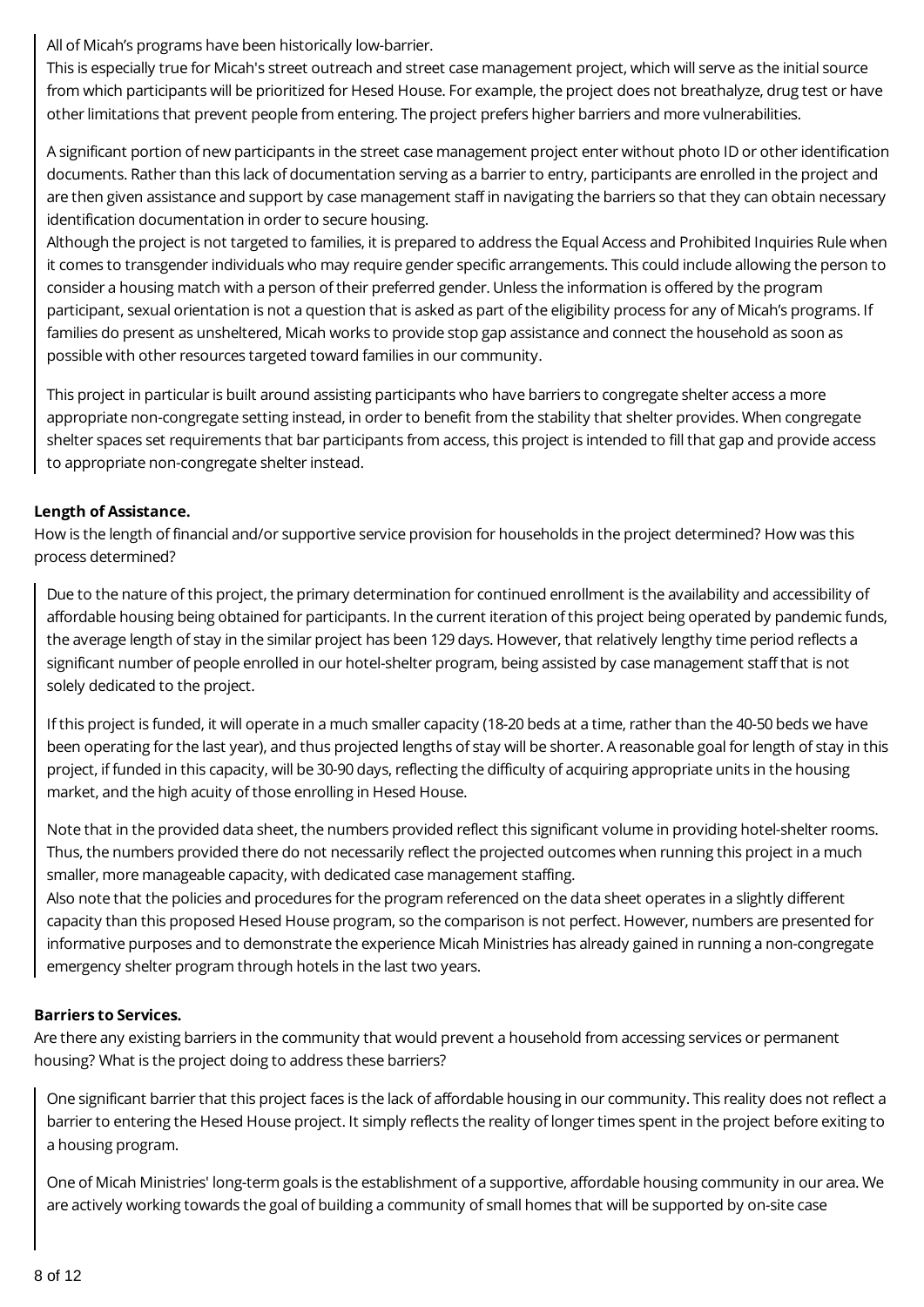management and volunteer support. We are continuing to advocate in our area for the funds, land, and zoning accommodations that would make this community possible, as a long-term solution for our chronically homeless neighbors.

Those targeted for inclusion in the Hesed House project may well be the population that will most benefit from the vision of an affordable housing community, built with the needs of the chronically homeless in mind, those from whom other support system (like congregate sheltering) have proved inadequate in the past.

Another barrier that often challenges Micah's ability to house and maintain individuals in independent apartments is the increasing acuity of those finding themselves in unsheltered situations. There are an increasing number of senior adults becoming homeless, as well, as those who do not yet meet the level of need for nursing home or assisted living but have in home care needs that exceed typical case management responsibilities. Such resources in this community are limited. In partnership With the CoC, Micah has been working to develop new avenues of support so that this group has increased access to support. One of the strategies includes a new grant from DHCD aimed at networking and incentivizing health partners to devise solutions around these needs.

As alluded to earlier in this application, this project seeks the highest-barrier and most vulnerable individuals. In fact, the more barriers a person faces, the more likely Micah's program is to take them on. Seeking out these high-barrier individuals for enrollment in the project, coupled with the reality of a very difficult housing market creates the reality of a project with longer-than-expected lengths of participation.

**Racial Disparities.** Has your project examined its programs and systems for racial disparities? What was the result of this examination and what is the project doing with this information? Have any actions been taken to address the disparities (if applicable)?

Micah has been using racial disparity data to effect change and prioritize services. While we are not aware of racial disparities in the provision or outcome of assistance we provide, we acknowledge that poverty and homelessness impact racial minority populations at higher rates, due to the far-reaching effect of systematic policies that limit access to economic and social equality for minority populations. Thus, strategies include monitoring race among those prioritized for services, recognizing this disproportionate impact.

The homeless population also has a higher rate of serious mental illness, substance abuse, and chronic illness. Organizations like Micah exist because of breakdowns in equality/inclusion in mainstream services. Everything we do, therefore, is about helping those left out, or for whom traditional support systems were not effective.

Micah has also advertised employment positions in networks of color and intentionally looked for qualified candidates of non-Caucasian races, in order to benefit from the perspectives of minority populations at the staff and leadership levels.

#### **Project Staffing.**

|                                                                               | New | Renewal | Expansion |
|-------------------------------------------------------------------------------|-----|---------|-----------|
| Number of FTE Case<br>Managers Dedicated<br>to Project (could be<br>fraction) | 0   | 0       | 0         |

#### **Caseload (ES)**

Provide the following data. These numbers will be used to calculate anticipated number of households served by the project.

|  | Ideal Caseload for 1 FTE Case Manager | 20 |
|--|---------------------------------------|----|
|--|---------------------------------------|----|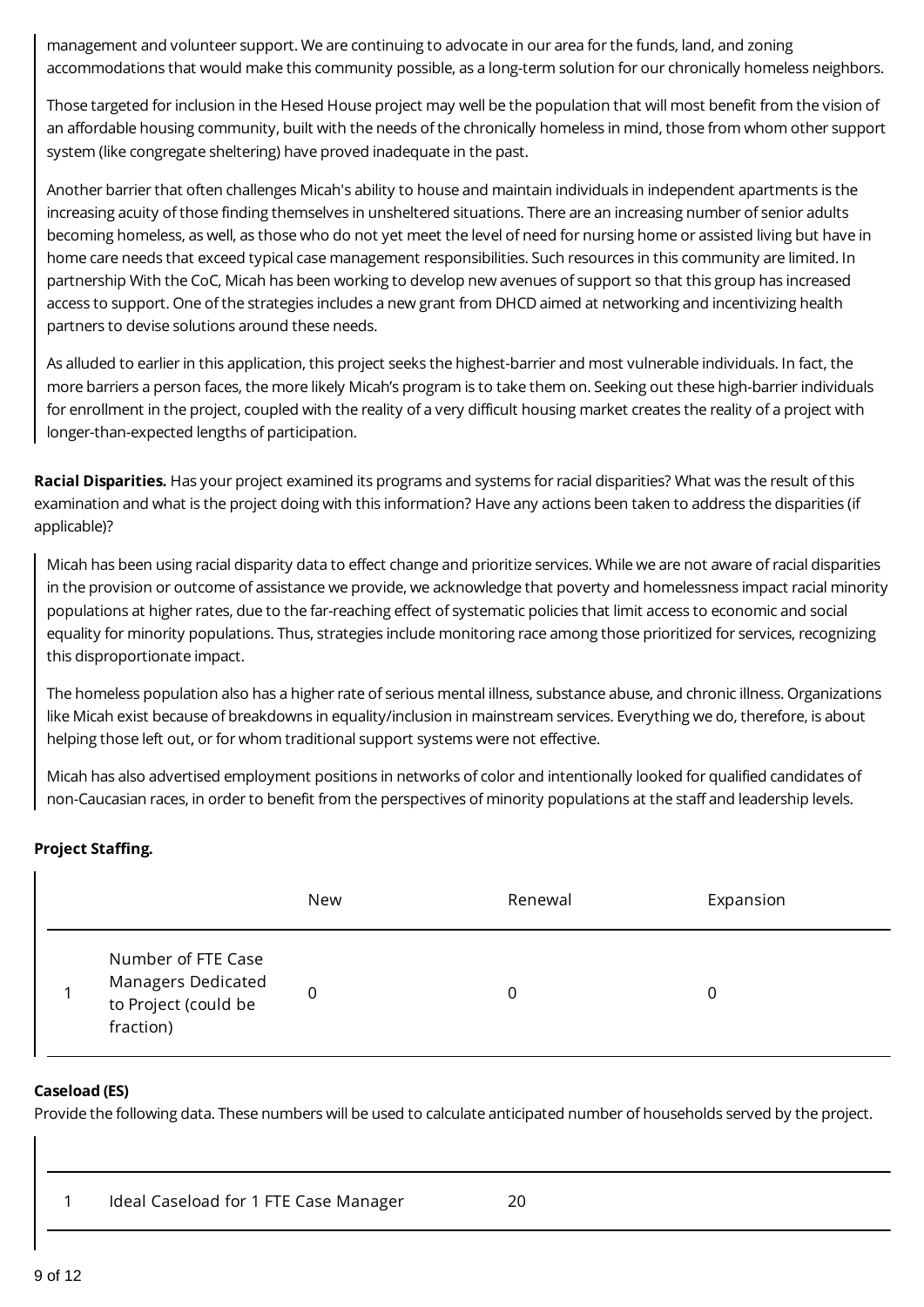| 2 | Average Length of Stay for Project Participants                           | 30-90 days |
|---|---------------------------------------------------------------------------|------------|
| 3 | Shelter Beds for Households without Children<br>(Shelter Operations Only) | 20         |
| 4 | Shelter Beds for Households with Children                                 | 0          |
| 5 | Shelter Units for Households with Children                                | Ω          |

#### **Staff Capacity.**

Provide a description of project staff capacity to include experience and training. Include a list of the applicable certificates of training for direct program staff. If any staff dedicated to the project are also dedicated to other projects, explain the breakdown of hours by project. If any portion of the funding request is to pay for a new staff position, how will the agency ensure position is filled in a timely manner?

This project will seek to add a full-time case management position, the Shelter Navigator, funded by local government grants. This position is currently unfilled, as we face the reality of dwindling pandemic resources and seek to reduce the number of non-congregate shelter beds we are currently supporting, in order to stretch pandemic resources farther. We are still awaiting the final decision of local government funding to determine when we will be ready to fill the position. Once funding decisions are announced, we will seek qualified case management staff to fill the position. The job description is attached to this application, although this request is not seeking funding to support that position.

The Shelter Navigator will operate under the supervision of the Hospitality Navigator. The Hospitality Navigator has a Bachelor's degree and many years of experience in nonprofit social services. She has been the primary case manager for the street homeless population at Micah for more than three years. At the current time, she is the staff member dedicated to case management at our hotel-shelter sites, and so is in a uniquely experienced position to provide supervision to the new Shelter Navigator based on her experience of the needs of those in hotel-shelter. The Hospitality Navigator is funded by VHSP for outreach work.

#### **Organizational Capacity.**

Provide evidence of organizational capacity to administer the requested funding and implement VHSP-funded activities, to include governance, leadership, experience, and financial management. Will project activities be ready to begin on July 1, 2022?

Micah is governed by a 13-member Board of Directors, comprised of appointees of each of the nine founding churches. The Board of Directors currently contains members that include a property manager, an attorney, a realtor, a retired CIO for US Hud/Treasury, a public relations counselor, several members of the clergy, volunteers, and others, utilizing a vast array or relevant experience and knowledge. The Board follows a current Strategic Plan for the growth and success of the organization.

Micah has a full-time staff of 19, plus five part-time employees. Finances are managed by a fulltime bookkeeper/administrative position and supported by an Executive Director. Between these two positions, checks are cut on an at least weekly basis, remittances are submitted for grant reimbursement monthly and quarterly reports are complied as requested.

Financial and risk management policies govern financial practices. These written policies are followed and reviewed actively by our Board of Directors and particularly the Finance Committee of the Board. Our organization submits to an annual audit from an independent auditing agency and publishes our financial data, including yearly 990s, to our publicly-accessible website for transparency.

Although this is a new project application, the primary activities of this project are currently ongoing, as we utilize dwindling pandemic funding resources. We will have expended these resources by July 1, and will be prepared to continue providing assistance with this new VHSP funding source at that time.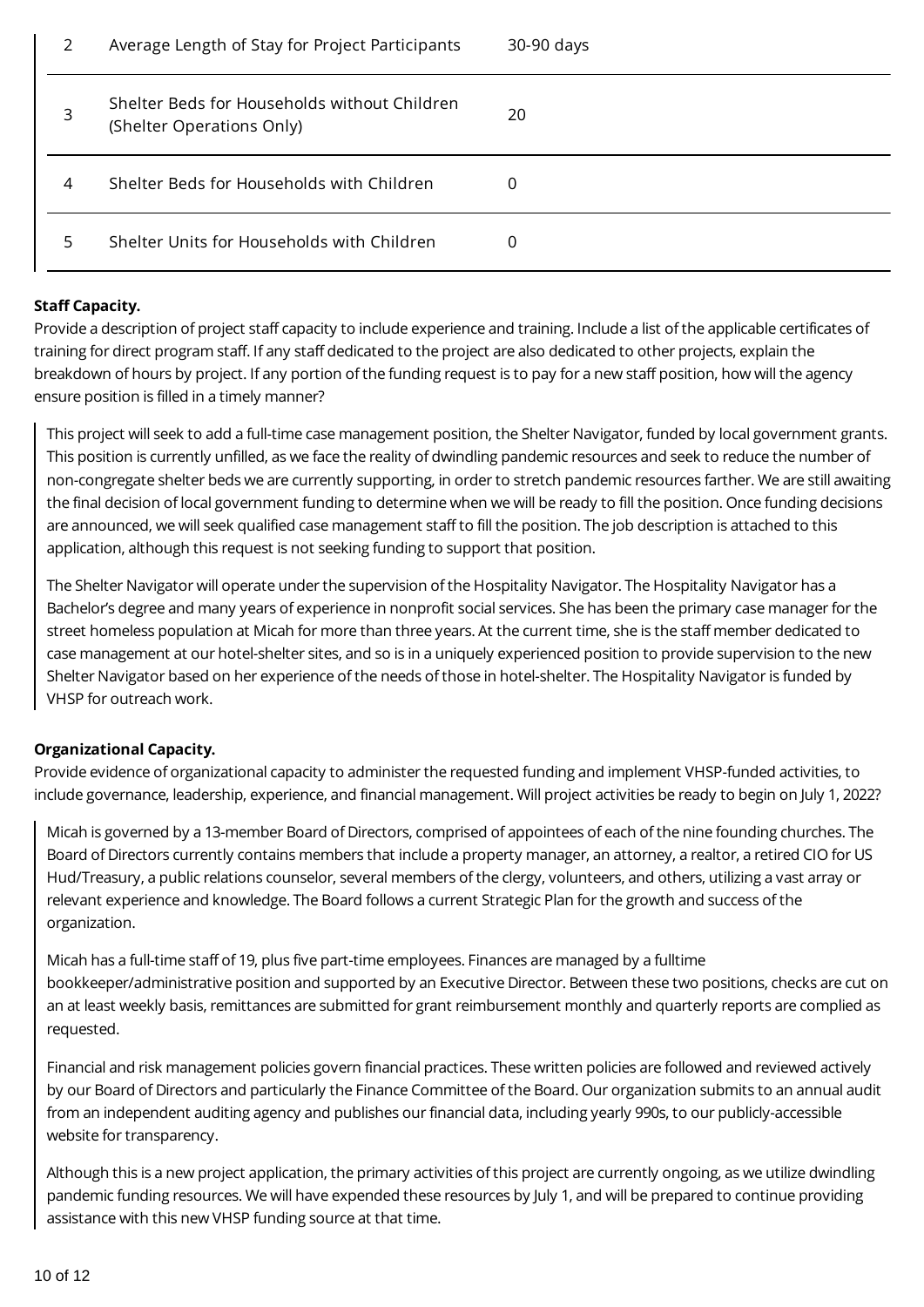#### **Prior Experience.**

Describe experience in utilizing state funds, performing proposed eligible activities, and serving proposed target population.

Micah's target population has always been the street homeless, particularly those experiencing chronic homelessness, to include those who do not meet the exact HUD definition of "chronic homelessness" due to time spent in institutions, jails, and prisons.

Micah's housing program has existed in an official capacity since at least 2010. In that time, its targeted efforts for housing and supporting the most vulnerable has resulted in an 56% decline in community chronic homelessness. When Micah's housing program began, it was supported entirely by private dollars. Since beginning to receive federal and state grant funding to support housing programs, the capacity within Micah's housing programs have continued to grow.

Even as other members of our CoC have struggled to access federal funding, or have been forced to decrease their capacity due to the challenges posed by the pandemic, Micah Ministries has continued to grow and serve our population. With the benefit of CHERP funding (among other new funding sources), Micah's work has become bigger and more effective since the start of the pandemic. We continue to expend our grant funding year and year and remain on schedule with federal grant reporting each year.

Micah's experience in administering grant funds received from state and federal sources, as well as being a steward of private community grants and donations, has established us as a trusted nonprofit in our community.

#### **Spending Rates.**

Yes

Was the project able to fully expend 100% of the funds initially contracted for this project in FY21?

#### **Projected Spending.**

Yes

Does the project expect to fully expend 100% of the funds currently contracted for FY22?

#### **Findings.**

No

Are there any unresolved monitoring or audit findings for any grants operated by the applicant or potential subrecipients?

# CoC - Attachments

#### **Project Policies and Procedures**

| <b>PDF</b> | 1-Shelter Policies & Proc (110 KiB download) |
|------------|----------------------------------------------|
|------------|----------------------------------------------|

#### **Job Descriptions**

|--|

#### **FRCoC Data Sheet**